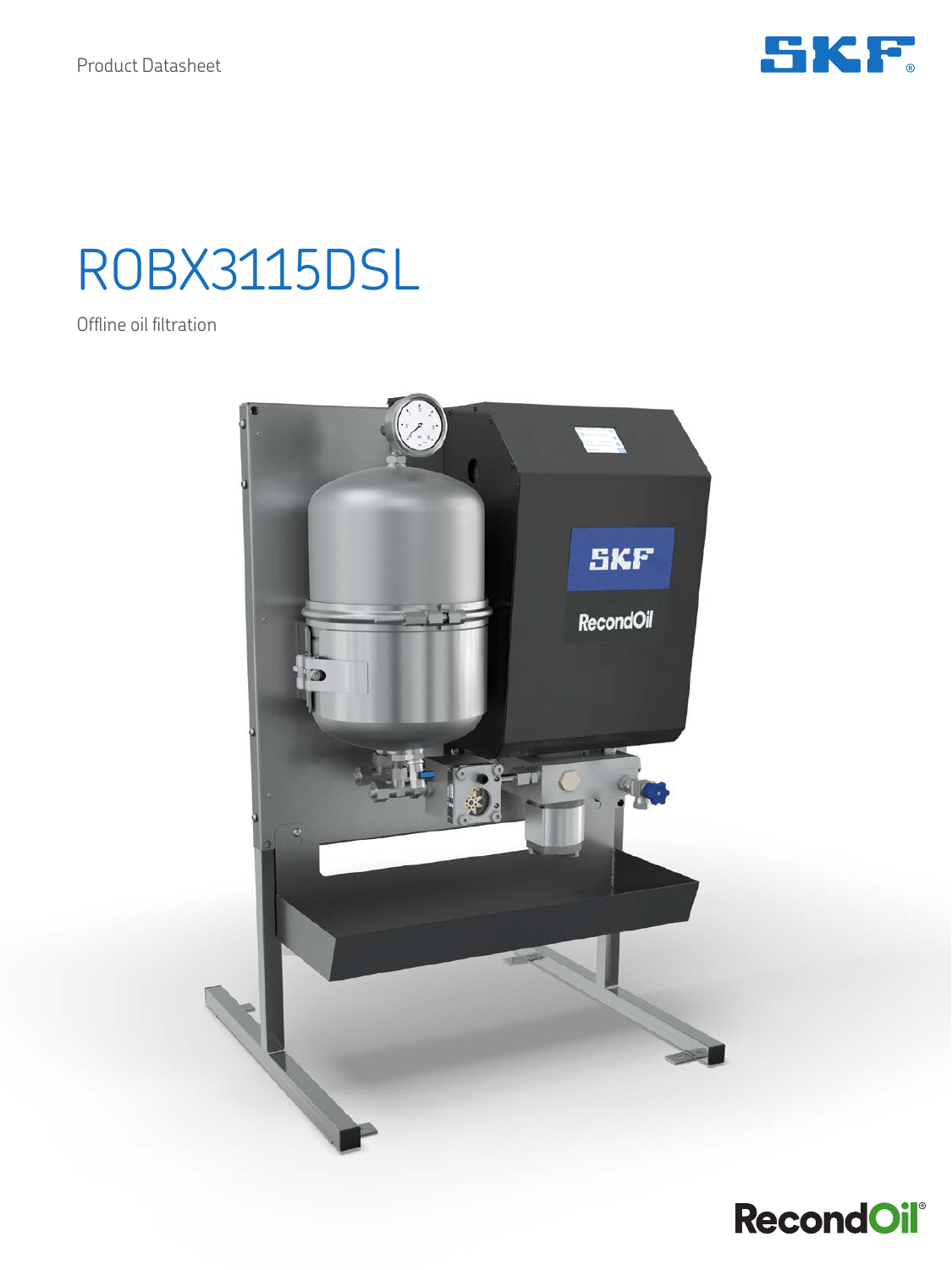# Oil cleaning: A simple solution for an invisible problem

A simple, environmentally friendly solution for increased uptime and process availability. Investing in oil cleaning gives your company a better economy.

### **ROBX3115DSL – Offline oil filtration**

### **Removes all types of contamination:**

- soft and hard particles down to nano-size
- bacteria
- water (free, bound and emulsified)
- sludge and insolubles (e.g. varnish)
- soluble oxidation products (i.e. pre-varnish)

#### **Benefits:**

- cost-effective maintenance
- no oil changes = enviromentally friendly
- change filters instead of changing oil
- increased machine lifetime
- less downtime
- no oxidation in oil

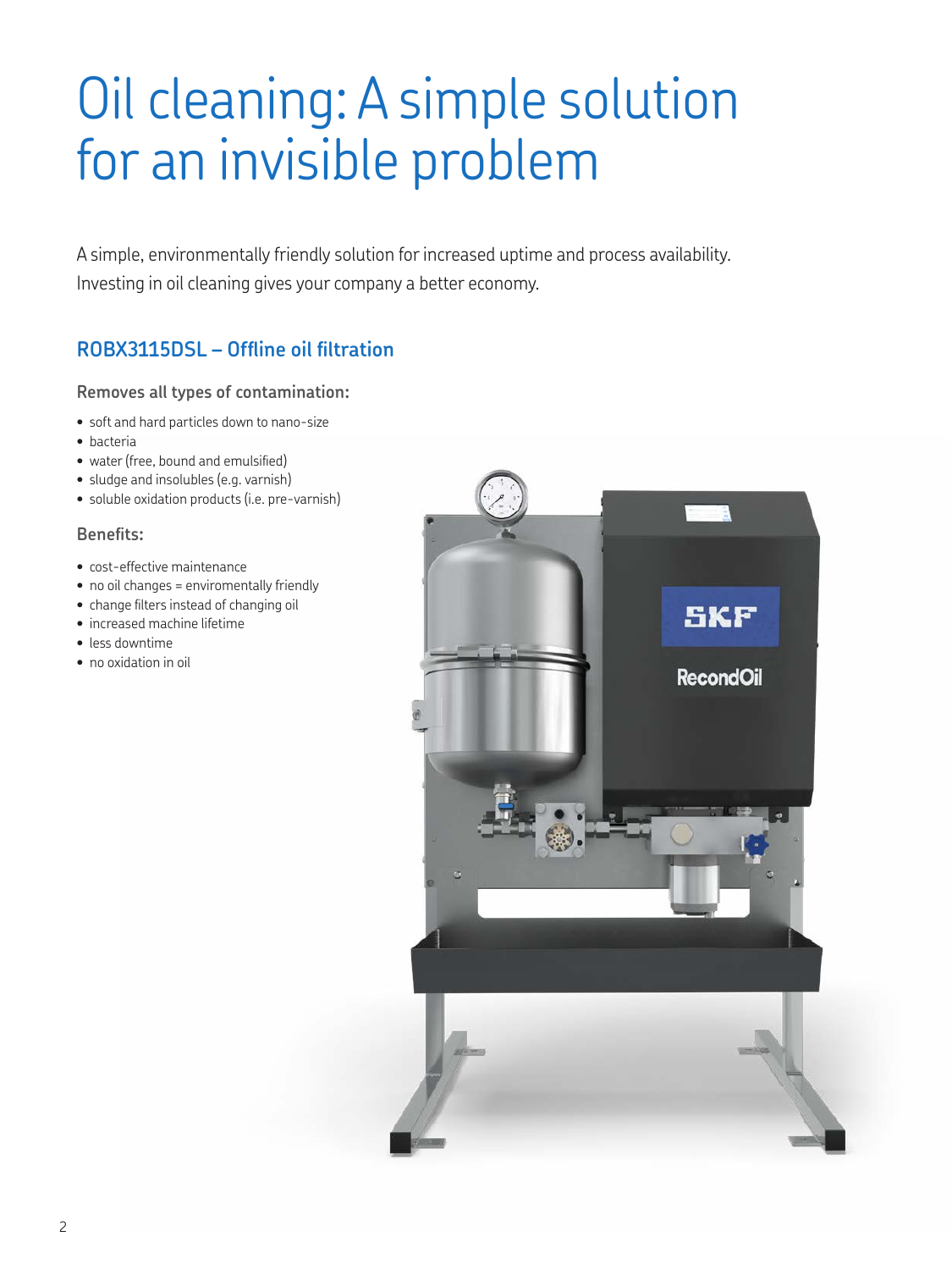## **Technical specification Technical drawing**

#### **ROBX3115DSL**

| Dry weight:                 | 33 kg                                                                                                   |
|-----------------------------|---------------------------------------------------------------------------------------------------------|
| Operating weight:           | 42 kg                                                                                                   |
| Depth:                      | 290 mm<br>(550 mm including legs footprint)                                                             |
| Width:                      | 560 mm                                                                                                  |
| Height:                     | 850 mm (including legs)<br>(+250mm for service height)                                                  |
| Oil temperature:            | Max. 80 °C (In case of higher<br>temperatures contact RecondOil)                                        |
| <b>Working pressure:</b>    | $0.8 - 5$ bar                                                                                           |
| Pressure:                   | Max. 5 bar, relief valve opens at 5 bar                                                                 |
| Power consumption:          | 0.01-0.17 kW (variable speed)                                                                           |
| Power supply:               | 80-230 VAC                                                                                              |
| Hose connection IN:         | $1/2$ " BSP                                                                                             |
| Hose connection OUT:        | $1/2$ " BSP                                                                                             |
| Installation (see drawing): | Connect as an offline unit.<br>$\langle$ N $\rangle$ = hose to tank and<br>$\kappa$ OUT» = hose to tank |
| <b>Filter insert:</b>       | SKF RecondOil DST-activated depth<br>filter (ROBX500DST) or<br>Standard depth filter (ROBX500HY)        |



# **Technical specification**